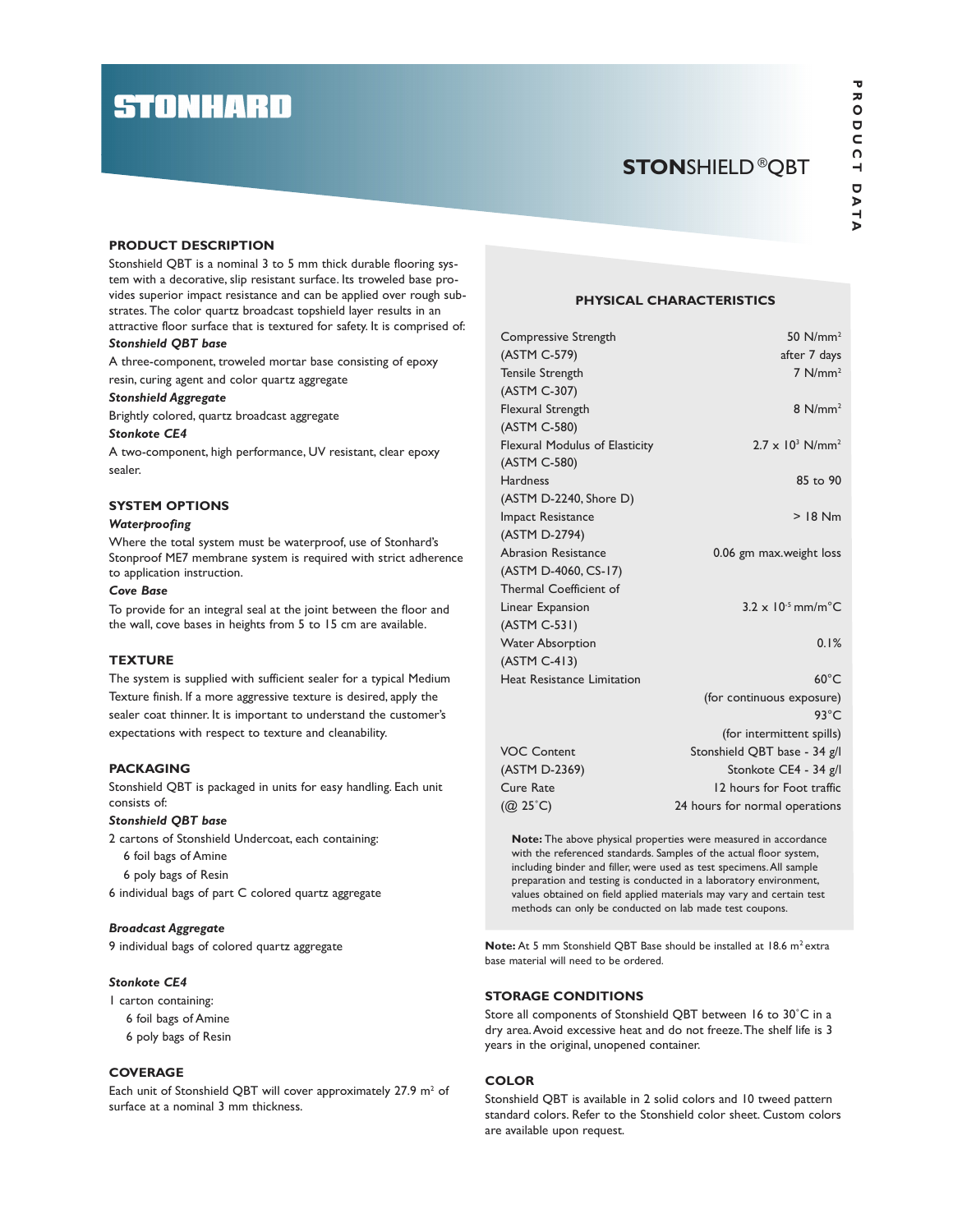#### **SUBSTRATE**

Stonshield QBT, in conjunction with its appropriate primer, is suitable for application over properly prepared concrete, both new and old. It is also designed for renovation work over wood or sound brick and quarry tile. For questions regarding other substrates or an appropriate primer, contact your local representative or Technical Service.

#### SUBSTRATE PREPARATION

Proper preparation is critical to ensure an adequate bond and system performance. The substrate must be dry and properly prepared utilizing mechanical methods. Questions regarding substrate preparation should be directed to your local Stonhard's representative or Technical Service.

#### PRIMING

The use of Stonblend Primer is necessary for all applications of Stonshield QBT base over all substrates except Stonset grouts. Over Stonset grouts, Stonhard's Stonblend Grout Coat is used. See the appropriate primer product data sheet for details.

#### MIXING

Mixing is accomplished by mechanical means. The Stonshield QBT Mortar is mixed using a JB Blender or appropriate bulk mixer. The Stonkote CE4 is mixed using a drill and mixing blade. Refer to the Stonshield QBT Directions for details.

#### APPLYING

- DO NOT attempt to install material if the temperature of Stonshield QBT components and substrate are not within 16 to 30˚C. The cure time and application properties of the material are severely affected by temperatures outside of this range.
- Material must be applied immediately after mixing.
- Stonshield QBT base is screeded at 3mm and troweled into wet primer.
- Stonshield Aggregate is broadcast immediately into the freshly troweled Stonshield QBT base.
- Sweep the floor to remove loose aggregate, then vacuum.
- Stonkote CE4 is then mixed and applied.
- Refer to Stonshield OBT Directions for further detail.

#### **NOTES**

- Procedures for cleaning of the flooring system during operations can be found in the Stonhard Floor Maintenance Guide.
- Specific information regarding chemical resistance is available in the Stonshield Chemical Resistance Guide. If a coating is utilized to seal the Stonshield QBT surface, please ensure that you consult the Product Data sheet for the coating for details regarding chemical resistance of the coating utilized.
- Material Safety Data Sheets for Stonshield QBT are available on line at www.stoncor-europe.com under Products or upon request.
- A staff of technical service engineers is available to assist with installation or to answer questions related to Stonhard products.
- Requests for literature can be made through local sales representatives and offices, or corporate offices located worldwide.
- Requests for literature can be made through local sales representatives and offices, or corporate offices located worldwide.
- The appearance of all floor, wall and lining systems will change over time due to normal wear, abrasion, traffic and cleaning. Generally, high gloss coatings are subject to a reduction in gloss, while matte finish coatings can increase in gloss level under normal operating conditions.

Surface texture of resinous flooring surfaces can change over time as a result of wear and surface contaminants. Surfaces should be cleaned regularly and deep cleaned periodically to ensure no contaminant buildup occurs. Surfaces should be per iodically inspected to ensure they are performing as expected and may require traction-enhancing maintenance to ensure they continue to meet expectations for the particular area and conditions of use.